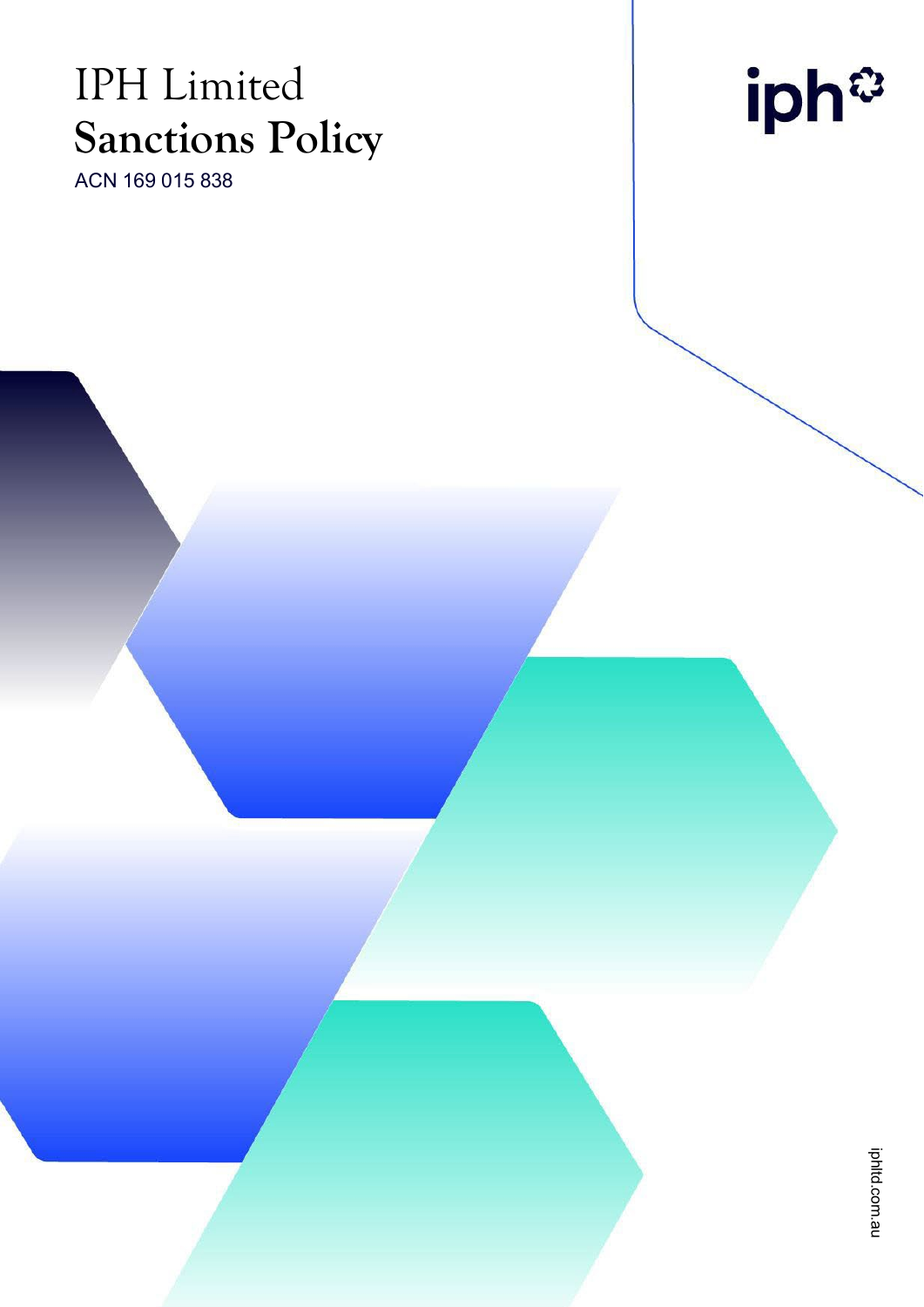#### 1. Overview

IPH Limited (ACN 169 015 838) (**IPH**) and its related entities (including its alliance partners) (each an **IPH Entity** and collectively the **IPH Group**) have introduced this Sanctions Policy (**Policy**) as part of the IPH Group's commitment to complying with relevant economic and trade sanctions laws (**Sanctions Laws**) in the jurisdictions in which the Group operates.

**Sanctions Laws** are laws and regulations which restrict dealings with certain countries, governments, groups, entities, individuals or goods or services. The nature and extent of these restrictions may vary. For example, there may be limitations on import and export activities, controls on specific goods and services or restrictions on financial operations.

The IPH Group recognises the importance of complying with Sanctions Laws in the jurisdictions in which the Group operates in order to maintain the highest legal and ethical standards, to prevent the breach of legal and / or regulatory requirements and, importantly, to uphold broader community expectations.

This Policy:

- a) sets out what the IPH Group requires certain individuals to do to assist the Group to comply with relevant Sanctions Laws; and
- b) provides information on the IPH Group's general approach to complying with relevant Sanctions Laws.

#### 2. How does this policy apply to me?

This Policy applies to the following individuals:

- a) all officers of IPH Entities;
- b) all employees of IPH Entities; and
- c) all associates, representatives and other associated persons when acting on behalf of IPH and/or an IPH Entity,

(collectively **IPH Personnel**).

The Policy will be overseen by the **Group Sanctions Compliance Officer**, who will be the IPH Group Financial Controller (see contact details set out below). The Group Sanctions Compliance Officer will be supported by the IPH Finance, Legal and Risk teams and may, with the approval of the Chief Financial Officer, nominate an alternative to act on his behalf when unavailable.

#### 3. What do I need to do under this Policy?

All IPH Personnel who give or receive instructions or who are responsible for making payments on behalf of their IPH Entity are required to read and familiarise themselves with this Policy. This includes closely reviewing the **Schedule** to this Policy, which contains the current list of countries to which IPH Group banks and other financial institutions will not release payments, or from which payments will not be received (unless the prior written approval of the Group Sanctions Compliance Officer has been obtained).

IPH Personnel must make sure they conduct their activities in full compliance with this Policy and all Sanctions Laws.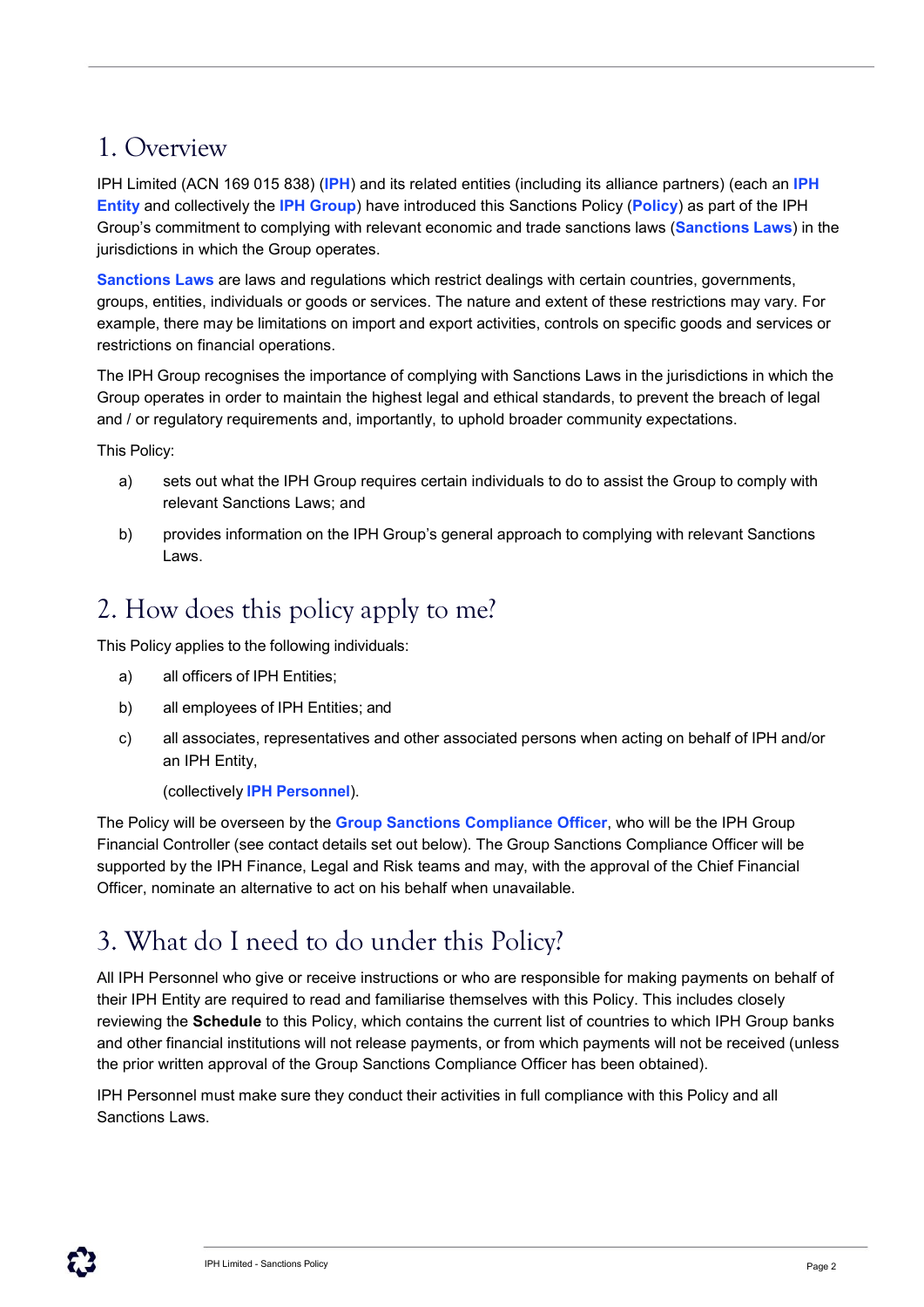You can do this by not engaging in any business or dealings with clients (either individuals or companies) based in the countries listed in the Schedule, without the **prior express approval** of the Group Sanctions Compliance Officer.

If you suspect, have knowledge of, or have reason to suspect, a potential breach of this Policy, you must report that potential breach to the Group Sanctions Compliance Officer as soon as possible.

In certain circumstances, the Group Sanctions Compliance Officer may escalate potential breaches to the Group General Counsel, if deemed appropriate.

We also invite you to contact the Group Sanctions Compliance Officer if you have any questions about this Policy or about particular Sanctions Laws or restrictions. You may also contact the **Managing Director** of your IPH Entity, who may refer the matter to the Group Sanctions Compliance Officer.

The **Group Sanctions Compliance Officer** may be contacted via the following methods:

| Company:        | IPH Limited (ABN 49 169 015 838)                                                 |  |
|-----------------|----------------------------------------------------------------------------------|--|
| Contact Person: | <b>Ray Lenane, Group Sanctions Compliance Officer</b>                            |  |
| Postal Address: | Level 22, Tower 2 Darling Park<br>201 Sussex Street<br>Sydney NSW 2000 Australia |  |
| Telephone:      | +61 2 9393 0301                                                                  |  |
| Facsimile:      | +61 2 9261 5486                                                                  |  |
| Email:          | ray.lenane@iphltd.com.au                                                         |  |

#### 4. What is the IPH Group's approach to complying with Sanctions Laws?

This section of the Policy sets out the IPH Group's general approach to complying with relevant Sanctions Laws.

- a) The IPH Group has adopted a minimum standard for compliance with Sanctions Laws, given those laws differ across the various jurisdictions in which IPH Entities operate. The minimum standard that will be followed by all IPH Entities is compliance with **Australia's sanctions regimes**, which include both United Nations Security Council (UNSC) sanctions regimes and Australian autonomous sanctions regimes implemented by the Australian Government (together, **Australian Sanctions Laws**).
- b) Under the minimum standard, each IPH Entity will comply with Australian Sanctions Laws in all its operations in all jurisdictions and will not engage in any business that would breach any Australian Sanctions Law.
- c) In addition (but subject to paragraph (d)), each IPH Entity will comply with the Sanctions Laws applicable in any foreign jurisdiction in which it operates.
- d) In the event of a conflict between Australian Sanctions Laws and the sanctions laws of a foreign jurisdiction in which an IPH Entity operates, the more stringent requirements must be followed. Where an IPH Entity is unsure as to whether a conflict exists or which law should apply, it should escalate the matter to the Group Sanctions Compliance Officer, who may seek advice from the relevant Australian Government agency.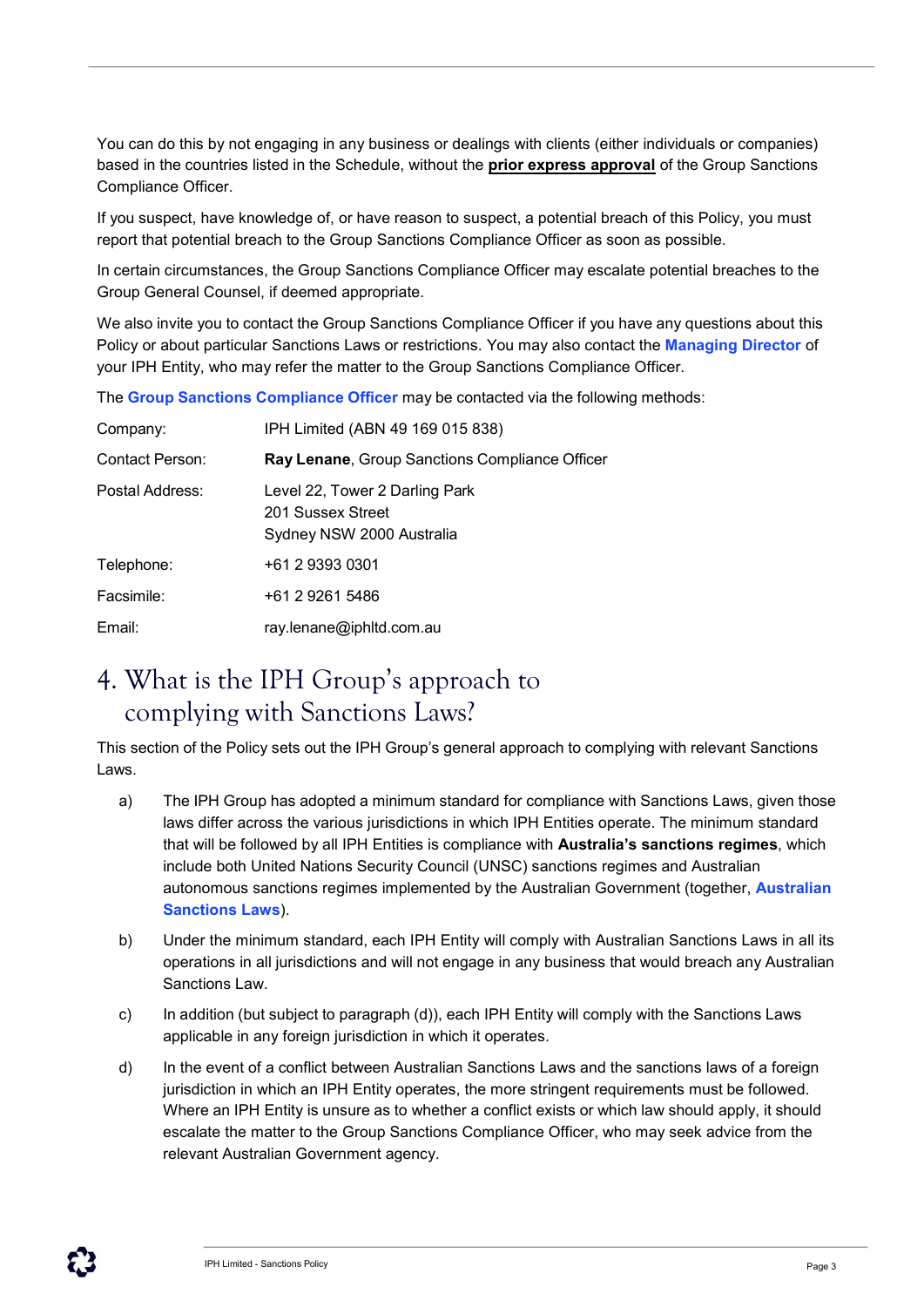- e) In some instances, IPH Entities may take into account Sanctions Laws imposed by other jurisdictions (outside of Australia or the foreign jurisdiction(s) in which they operate) where nonadherence may impact the IPH Group's ability to access overseas markets or where the facts relating to the provision of client services make it appropriate to do so.
- f) In certain circumstances, IPH Entities may decide not to provide services to particular clients even where this is permitted by relevant Sanctions Laws. The Group Sanctions Compliance Officer will make these decisions having regard to risk appetite, corporate social responsibility, business efficacy and reputational risk.
- g) In carrying out their compliance obligations, IPH Entities will rely on information provided by their clients and business partners, unless they are aware or suspect that those clients and business partners, or the information provided, are unreliable or dishonest.
- h) IPH Entities will exercise due care in designing and refining business rules and processes to ensure that the provision of client services does not involve a knowing breach of Sanctions Laws.
- i) IPH will report any breach of a Sanctions Law that has occurred within the IPH Group in a timely manner as required by law.
- j) IPH Entities will use the Society for Worldwide Interbank Financial Telecommunication (SWIFT) payment system for all international payments, except in the case of specific exemptions which are granted by the Group Sanctions Compliance Officer. Exemptions are to be documented and subject to annual review.
- k) IPH Entities require their counterparties, associates and representatives not to engage in, or facilitate, any business activity that would lead IPH Entities to breach Sanctions Laws when acting for IPH Entities. For the purposes of this Policy, counterparties, associates and representatives are those parties that act for or on behalf of, or which provide services to, IPH and/or IPH Entities.

### 5. Other relevant policies

This Policy supports the IPH Group's commitment to maintaining the highest ethical standards in the conduct of its business activities, as set out in its Code of Ethics and Professional Conduct, which is available on the IPH Limited website.

In addition, if any IPH Personnel has knowledge of, or reason to suspect, any violation of this Policy and does not feel comfortable making a report under this Policy, you can make a report under the IPH Whistleblower Policy. The IPH Whistleblower Policy is available on the intranet of each IPH Entity and on the IPH Limited website.

#### 6. Review

This Policy has been reviewed and approved by the Board of Directors of IPH Limited.

Importantly, the countries listed in the Schedule may change at any time. **This list will be reviewed on a quarterly basis and any changes / updates will be advised accordingly.**

If there is a change to the Schedule, each IPH Entity will notify their staff and ensure a copy of the updated Policy is made available to them.

All updates to the Policy (including the Schedule) will be published on the intranet of each IPH Entity and on the IPH Limited website.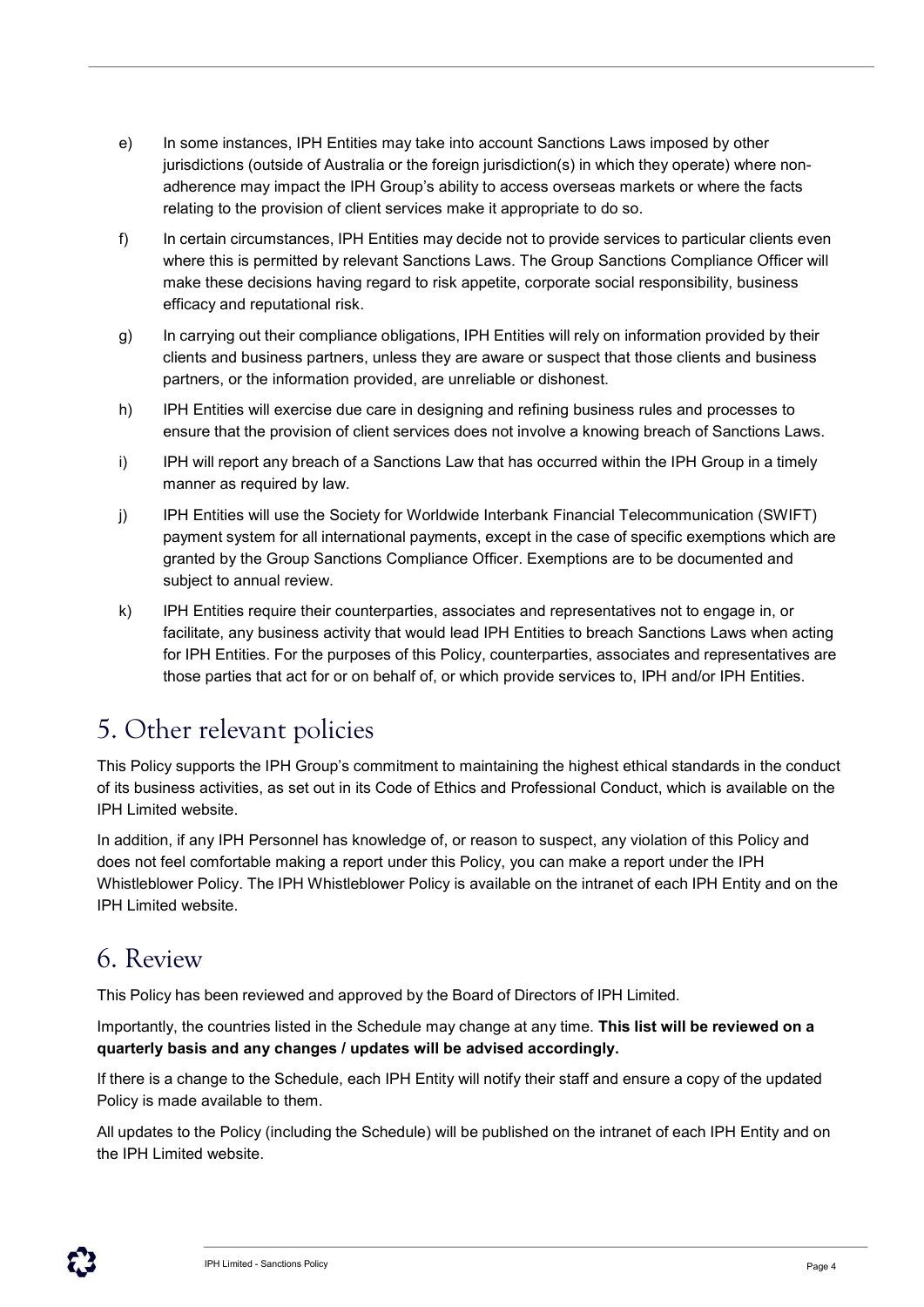| <b>Revision history /</b><br>version | <b>Date</b> | <b>Summary of</b><br>changes | <b>Author</b>                  |
|--------------------------------------|-------------|------------------------------|--------------------------------|
| 1.0                                  | April 2020  |                              | <b>Chief Sanctions Officer</b> |
| $11$                                 | March 2022  |                              | <b>Chief Sanctions Officer</b> |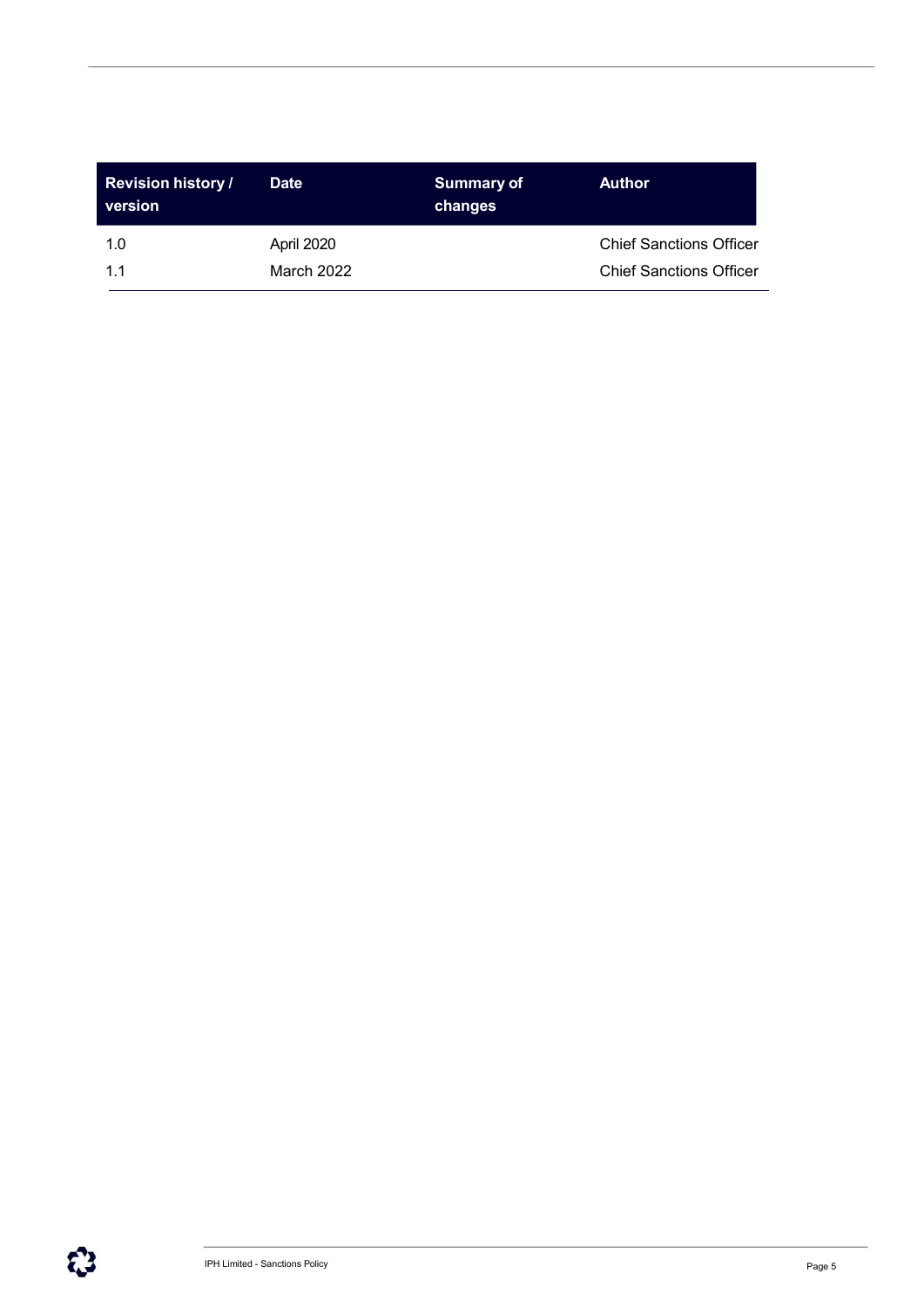## Schedule

#### **Countries subject to financial sanctions**

As at the date of this Policy, **no services** are to be undertaken in relation to the following countries (unless the prior written approval of the Group Sanctions Compliance Officer has been obtained):

- Iran
- Sudan
- South Sudan
- North Korea
- Syria
- Cuba
- Russian occupied Crimea
- Libya
- Russia